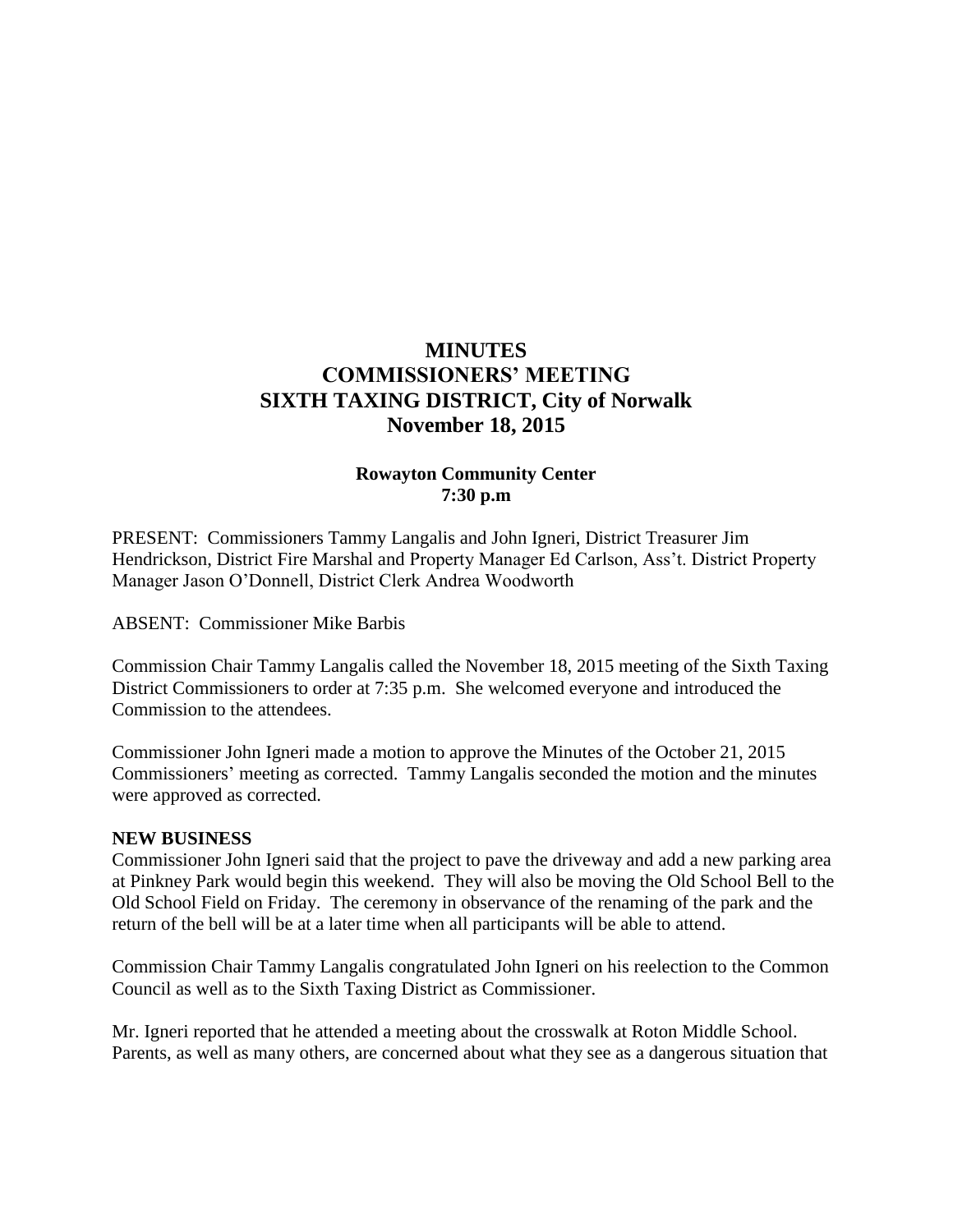# **MINUTES – November 18, 2015 Page Two**

exists there now at the crosswalk. The city will assign a crossing guard there at least by the beginning of school after the Thanksgiving break. There is already a plan in motion to do over the crosswalk as well as the parking lot at Roton Middle School that will change the traffic pattern. That, however, will not take place until next spring and summer.

**Commission Chair Tammy Langalis** noted that she and Commissioner Igneri had met with a representative from Norwalk DPW about concerns that they have about the traffic speed on Rowayton Avenue basically from Pinkney Park through the village until just about the Fire House. The DPW representative was receptive to their concerns and came up with some suggestions to help alleviate the problems. He presented a plan to the Norwalk Traffic Authority which approved of the plan. They will now take the plan to the state since Rte. 136 through Rowayton is a state road. Hopefully, the state will be in agreement and will sanction the city to make the changes. Mrs. Langalis thinks this will be a major improvement if the plan is authorized. She had a drawing of what the changes would entail that she shared with the commission and the residents in attendance. Some local residents along Rowayton Avenue have individual concerns about parking and sidewalks. She noted that maintenance and repair of sidewalks is the responsibility of the property owner. It was also noted that Commissioner John Igneri is now the chairman of the Common Council DPW committee. He will be in a position to address our concerns.

Mrs. Langalis reported that some trees have been planted at the entrance to the RR Station near the electrical tower. Property Manager Ed Carlson will be meeting with a representative of Eversource tomorrow to see that the light is directed toward the walking area. Mr. Carlson also mentioned street lights that are out at several locations. He will report them so that they may be fixed.

# **REPORT OF THE DISTRICT TREASURER Jim Hendrickson**

District Treasurer Jim Hendrickson said that they had received a draft of the audit but that the auditors have now realized that some changes need to be made to that. He has been emailing with the auditors on how and if to set up a reserve to cover possible property tax challenges in the future.

> **Sixth Taxing District Treasurer's Narrative Report To Commissioners' Meeting November 18, 2015**

#### **Handouts to Commissioners\***

- Budget v Actual report as of October 31, 2015 for FY 15-16
- Treasurer's Report of Bank Balances as of October 31, 2015
- Capital Fund Project Balances report
- Report of Bills Paid in October 2015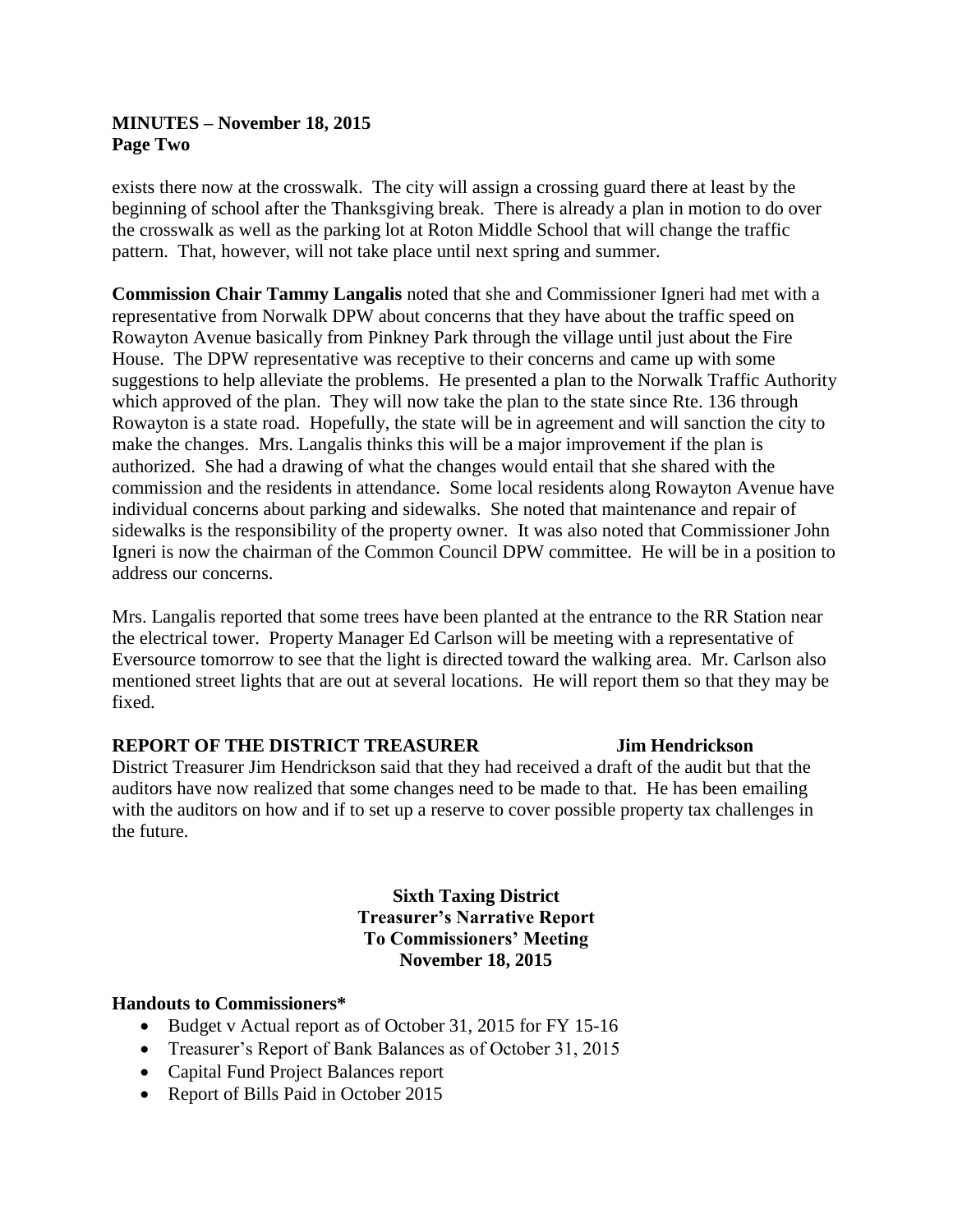# **MINUTES – November 18, 2015 Page Three**

# **Comments on Reports:**

 **On the District Budget v Actual Report** Our expenses are at 48% of the budgeted expenses and our income is at 51% of the budgeted income for FY 15-16.

# **Events:**

- We are finishing a few remaining audit items via email.
- We are awaiting feedback from the auditors on whether they recommend setting up a reserve on the balance sheet for the potential 6TD share of future revenue shortfalls due to property tax assessment challenges.
- Letters to grantees have gone out. We have moved the response date to mid-December
- We have contacted Dept. Supervisors and Commissioners to begin submitting planned expenses and projects for the FY 16-178 Budget preparation.

**\***Please note, these are preliminary drafts and not final audited reports.

(Statistical reports will be attached at the end of the Minutes).

The Commissioners spoke of the SCBA equipment requested by the Fire Department. Mr. Igneri said that we should talk with the Treasurer about finding a way to fund the equipment if needed. Mr. Igneri is not in favor of borrowing the funds to finance this purchase. Mrs. Langalis said she is also against borrowing the funds. They need to find out if the fire department needs this equipment urgently. Maybe the funds can be found in other categories.

The Ass't Property Manager Jason O'Donnell suggested that the paving portion of the Pinkney Park driveway and parking space project may have some funds left over from the budgeted amount. Commissioner Igneri suggested that we confirm with the fire chief the exact amount that they would need. It was suggested that \$14,400 could be taken from account 3060, "Reserve for Future Capital Projects" and \$23,902.50 could be taken from the Bayley Beach Field Drainage proposed project with the understanding that these drainage project funds would be replaced in the next fiscal year's budget. They agreed to table the decision until Commissioner Barbis' arrival. After further discussion, it was determined to wait until Fiscal Year 2016-17 to restore funding for the SCBA equipment.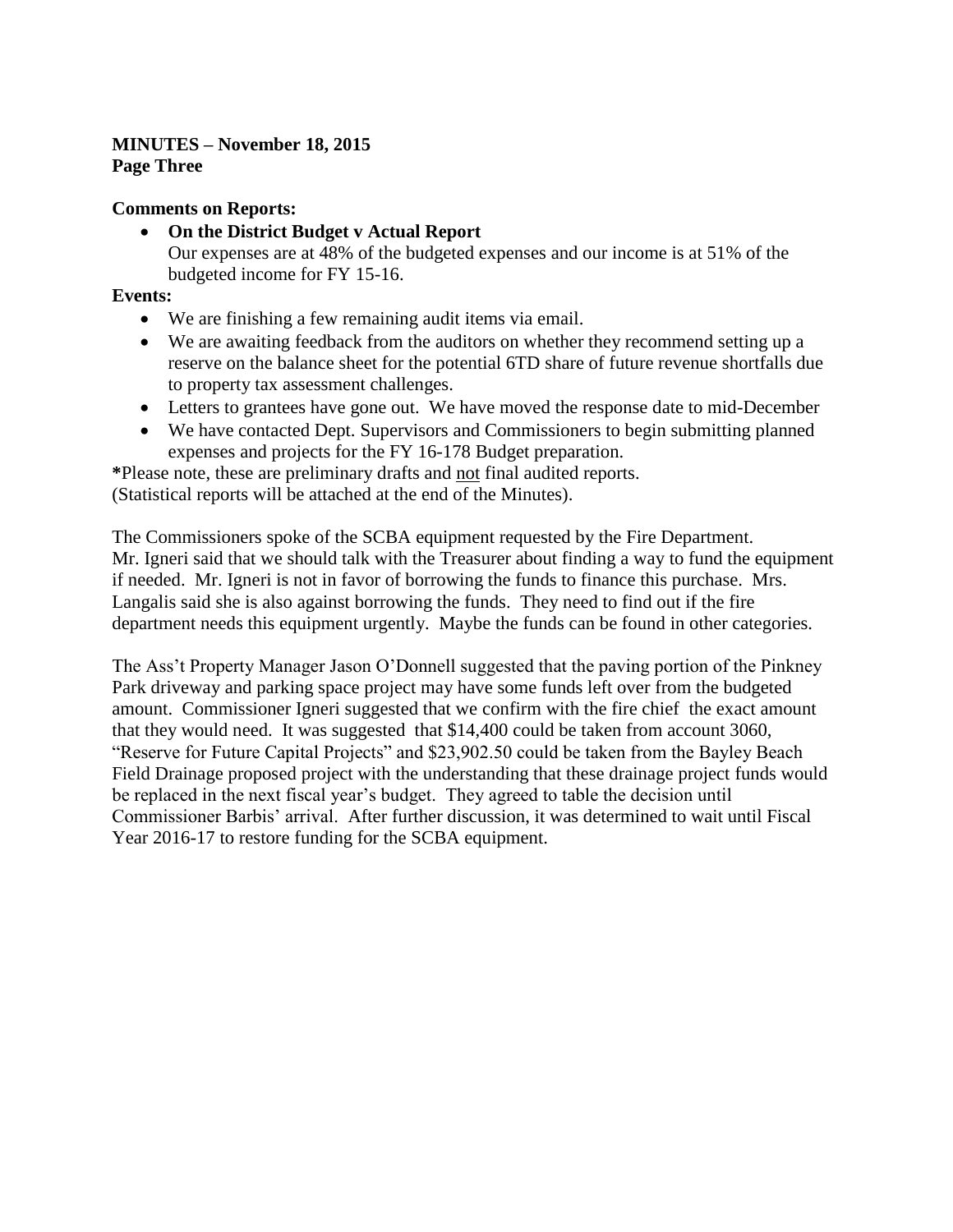**MINUTES – November 18, 2015 Page Four**

| <b>REPORT OF THE DISTRICT FIRE MARSHAL</b> |     | October 2015 | <b>Ed Carlson</b> |
|--------------------------------------------|-----|--------------|-------------------|
| <b>Type of Activity</b>                    | #   |              | # Man Hours       |
| <b>Blasting Permits</b>                    | *** |              | ***               |
| <b>Blasting Site Inspections</b>           | *** |              | ***               |
| <b>Building Inspections</b>                | 5   |              | 8                 |
| Clerical (office) work                     |     |              | 21                |
| <b>Fire Marshal Conferences</b>            | *** |              | ***               |
| <b>Career Development Training</b>         |     |              | 6                 |
| Investigation(s)                           |     |              |                   |
| Meetings: District monthly                 |     |              | ∍                 |
| (Other) Fire Alarm test (71 Row. Ave.)     |     |              |                   |
| Total Man Hrs.<br>41                       |     |              |                   |

Remarks: We had a well attended and informative Open House at the Fire House. Mr. Carlson also noted that they had one call one early morning last week. No one was hurt, but a woman's car engine was on fire. They put out the fire because the brakes were locking up on the rear wheel. She was so appreciative that she delivered pizzas to the fire house last Saturday.

| <b>REPORT OF THE PROPERTY MANAGER</b> | November 2015 | <b>Ed Carlson</b> |
|---------------------------------------|---------------|-------------------|
|---------------------------------------|---------------|-------------------|

#### **Community Center:**

- 1. A stop sign has been ordered for intersection of driveway near icehouse.
- 2. The CTDOT is requiring a full size STOP and Do Not Enter signs to be installed at the new driveway exit before they will sign off on the project. I have obtained signs from Norwalk DPW.

#### **Bayley Beach:**

- 1. The water will be turned off the week of November  $16<sup>th</sup>$ .
- 2. The patio area has been completed, patio deck and fence installed.
- 3. There is one kayak remaining on the rack.
- 4. I have not heard anything further regarding replacement of the seesaw.

#### **Pinkney Park:**

1. Repairs to driveway and circle removal are planned to be completed in November.

#### **RR Parking Lot:**

- 1. Striping and crack fillingof parking lots is progressing.
- 2. Parking lot fall cleanup has been done by District employees on a weekend.Mr. Carlson said that 71 Rowayton Avenue is almost finished, if not already. They should be soon receiving the CO for the townhouses.

Jason O'Donnell reported that work to fill holes and stripe spaces at the RR Station is ongoing.